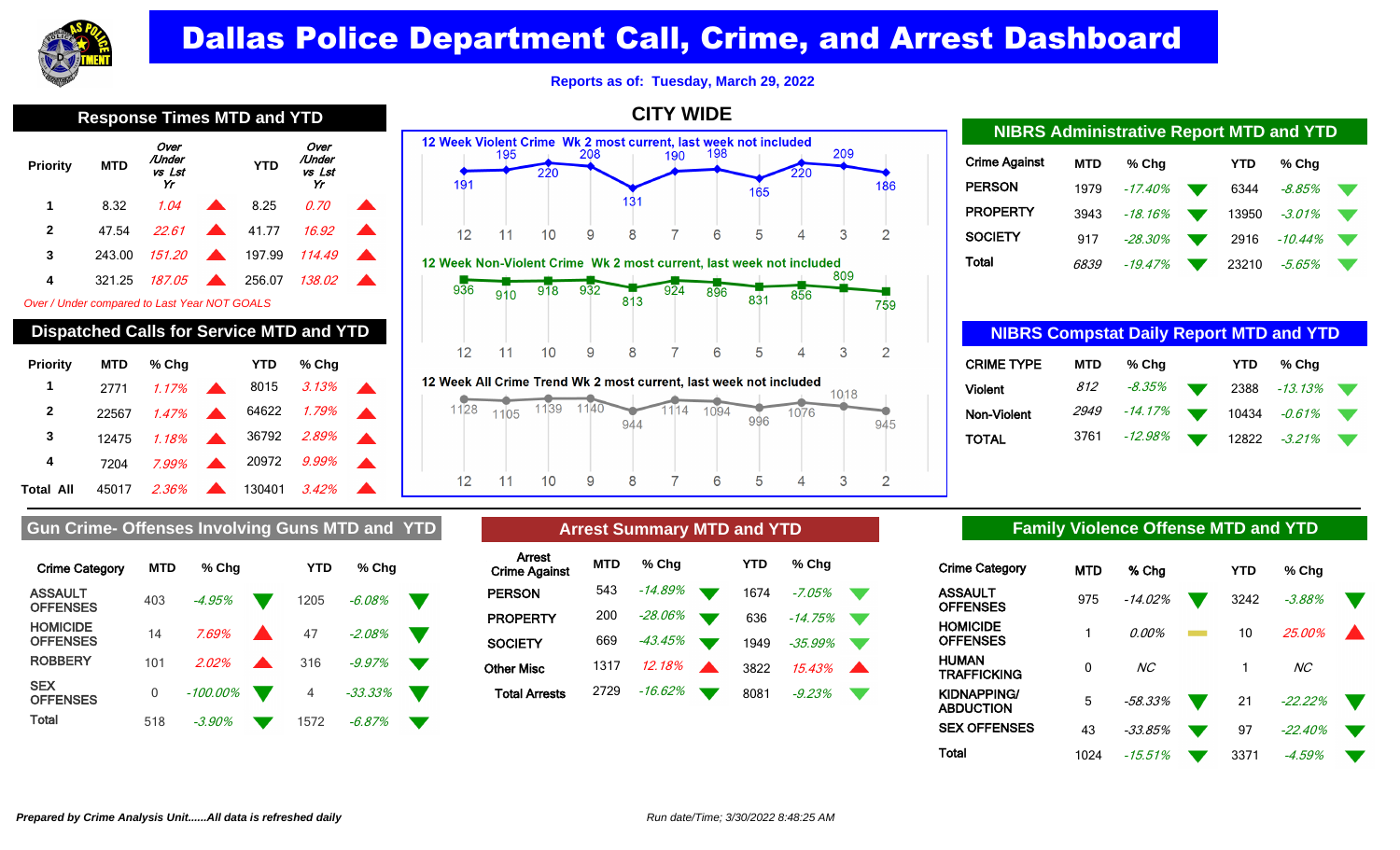

**Reports as of: Tuesday, March 29, 2022**

**CENTRAL**

| <b>Response Times MTD and YTD</b>            |                                                 |                                |  |            |                                |  |  |  |  |  |
|----------------------------------------------|-------------------------------------------------|--------------------------------|--|------------|--------------------------------|--|--|--|--|--|
| <b>Priority</b>                              | <b>MTD</b>                                      | Over<br>/Under<br>vs Lst<br>Yr |  | <b>YTD</b> | Over<br>/Under<br>vs Lst<br>Yr |  |  |  |  |  |
| 1                                            | 6.73                                            | -0.05                          |  | 6.78       | 0.21                           |  |  |  |  |  |
| 2                                            | 31.44                                           | 8 25                           |  | 29.08      | 5.38                           |  |  |  |  |  |
| 3                                            | 105.85                                          | 25.08                          |  | 83.34      | 3.63                           |  |  |  |  |  |
| 4                                            | 150.03                                          | 32.25                          |  | 124.71     | $-1.63$                        |  |  |  |  |  |
| Over / Under compared to Last Year NOT GOALS |                                                 |                                |  |            |                                |  |  |  |  |  |
|                                              | <b>Dispatched Calls for Service MTD and YTD</b> |                                |  |            |                                |  |  |  |  |  |
| <b>Priority</b>                              | MTD                                             | % Cha                          |  | YTD        | % Cha                          |  |  |  |  |  |





| <b>NIBRS Administrative Report MTD and YTD</b> |            |           |  |            |           |  |  |  |  |
|------------------------------------------------|------------|-----------|--|------------|-----------|--|--|--|--|
| <b>Crime Against</b>                           | <b>MTD</b> | % Cha     |  | <b>YTD</b> | % Cha     |  |  |  |  |
| <b>PERSON</b>                                  | 218        | $-19.26%$ |  | 645        | $-9.66\%$ |  |  |  |  |
| <b>PROPERTY</b>                                | 723        | $-10.30%$ |  | 2484       | 0.69%     |  |  |  |  |
| <b>SOCIETY</b>                                 | 102        | $-27.66%$ |  | 341        | $-10.03%$ |  |  |  |  |
| Total                                          | 1043       | $-14.30%$ |  | 3470       | $-2.53\%$ |  |  |  |  |

| <b>NIBRS Compstat Daily Report MTD and YTD</b> |            |        |  |      |            |  |  |  |
|------------------------------------------------|------------|--------|--|------|------------|--|--|--|
| <b>CRIME TYPE</b>                              | <b>MTD</b> | % Cha  |  | YTD  | % Cha      |  |  |  |
| Non-Violent                                    | 583        | -4.43% |  | 2033 | 6.00%      |  |  |  |
| <b>Violent</b>                                 | 79         | -7.06% |  | 213  | $-19.32\%$ |  |  |  |
| TOTAL                                          | 662        | -4.75% |  | 2246 | 2.93%      |  |  |  |

## **Gun Crime- Offenses Involving Guns MTD and YTD**

**1** 414 26.22% 1096 19.39% **2** 3239 9.20% 9402 12.84%

Total All 6667 11.36% **19120 14.07%** 

**3** 1960 11.81% 5639 12.83% **4** 1054 12.13% 2983 18.70%

| <b>Crime Category</b>              | MTD | % Chq          | YTD | $%$ Chq   |  |
|------------------------------------|-----|----------------|-----|-----------|--|
| <b>ASSAULT</b><br><b>OFFENSES</b>  | 35  | $20.69\%$      | 92  | $-17.86%$ |  |
| <b>HOMICIDE</b><br><b>OFFENSES</b> | 5   | $>100\%$       |     | 75.00%    |  |
| <b>ROBBERY</b>                     | 4   | $-69.23%$      | 17  | $-39.29%$ |  |
| <b>SEX OFFENSES</b>                | U   | NC <sub></sub> | 0   | NC.       |  |
| Total                              | 44  | 0.00%          | 116 | -19.44%   |  |

| <b>Arrest Summary MTD and YTD</b> |            |            |  |      |           |  |  |  |  |
|-----------------------------------|------------|------------|--|------|-----------|--|--|--|--|
| Arrest<br><b>Crime Against</b>    | <b>MTD</b> | % Chq      |  | YTD  | % Cha     |  |  |  |  |
| <b>PERSON</b>                     | 66         | -9.59%     |  | 196  | $-7.55\%$ |  |  |  |  |
| <b>PROPERTY</b>                   | 27         | -10.00%    |  | 87   | $-1.14%$  |  |  |  |  |
| <b>SOCIETY</b>                    | 118        | $-28.92\%$ |  | 373  | $-17.48%$ |  |  |  |  |
| <b>Other Misc</b>                 | 275        | 57.14%     |  | 709  | 47 71%    |  |  |  |  |
| TOTAL<br><b>ARRESTS</b>           | 486        | 9.46%      |  | 1365 | 10.80%    |  |  |  |  |

| <b>Family Violence Offense MTD and YTD</b> |                          |                |                 |  |     |             |  |  |
|--------------------------------------------|--------------------------|----------------|-----------------|--|-----|-------------|--|--|
| Crime Category                             |                          | MTD            | % Cha           |  | YTD | % Chq       |  |  |
|                                            | ASSAULT OFFENSES         | 84             | $-12.50%$       |  | 270 | 547%        |  |  |
|                                            | <b>HOMICIDE OFFENSES</b> | 0              | NC <sub>1</sub> |  | 0   | $-100.00\%$ |  |  |
| KIDNAPPING/<br>ABDUCTION                   |                          | 0              | $-100.00\%$     |  |     | $-50.00%$   |  |  |
| <b>SEX OFFENSES</b>                        |                          | $\mathfrak{p}$ | $-80.00\%$      |  | 9   | $-47.06%$   |  |  |
| Total                                      |                          | 86             | $-19.63%$       |  | 280 | በ 72%       |  |  |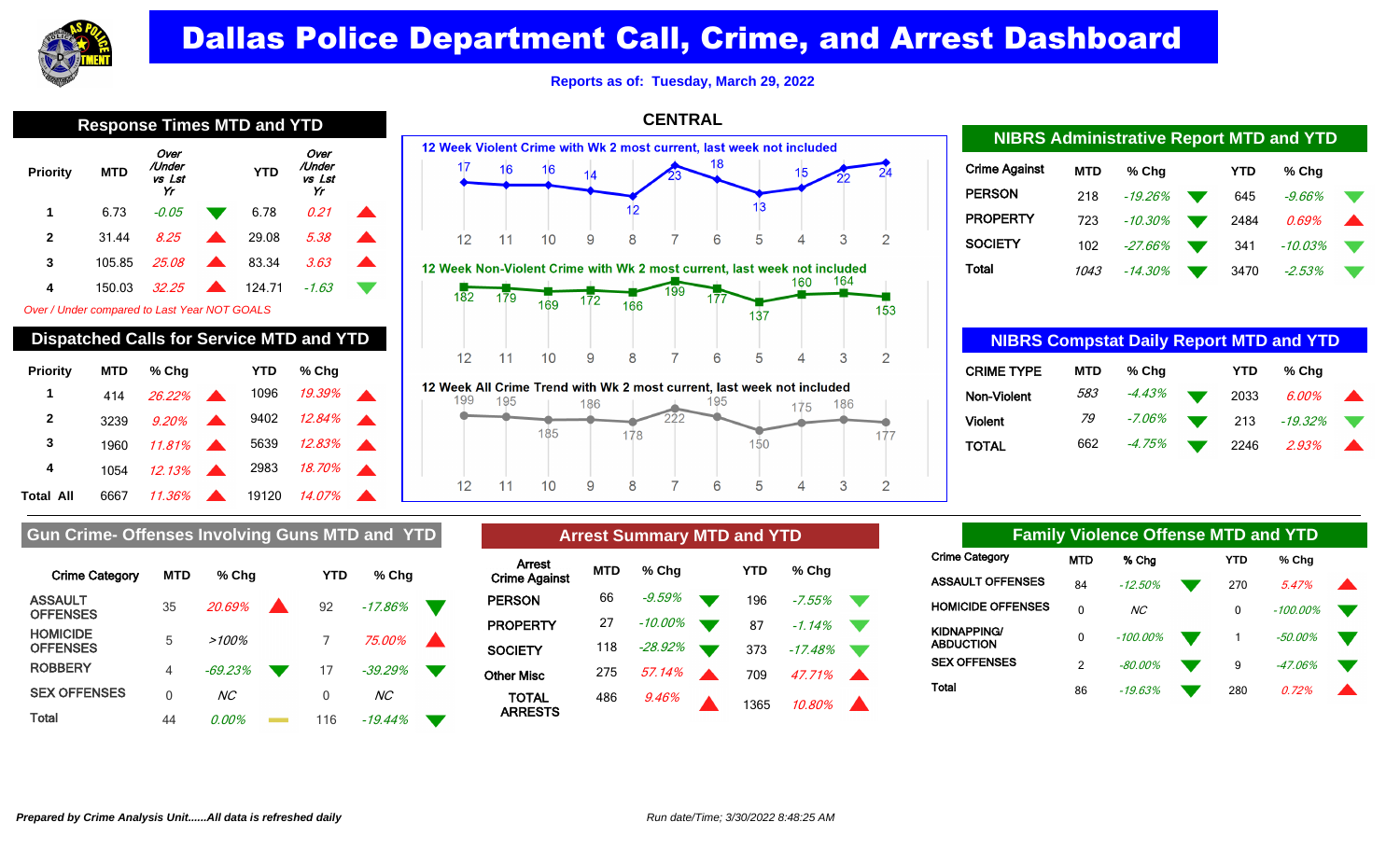

**Reports as of: Tuesday, March 29, 2022**

**NORTHEAST**

| 1178891<br>אווא שוויו טטוווו<br>ш<br>. . |            |                                |  |            |                                |  |  |  |  |
|------------------------------------------|------------|--------------------------------|--|------------|--------------------------------|--|--|--|--|
| <b>Priority</b>                          | <b>MTD</b> | Over<br>/Under<br>vs Lst<br>Yr |  | <b>YTD</b> | Over<br>/Under<br>vs Lst<br>Yr |  |  |  |  |
| 1                                        | 8.58       | 0.93                           |  | 8.45       | 0.65                           |  |  |  |  |
| $\mathbf{2}$                             | 69.94      | 41.66                          |  | 56.65      | 29.42                          |  |  |  |  |
| 3                                        | 701.19     | 567.18                         |  | 495.86     | 385.94                         |  |  |  |  |
| 4                                        | 959.61     | 771.54                         |  | 638.66     | 481.15                         |  |  |  |  |
|                                          |            |                                |  |            |                                |  |  |  |  |

Over / Under compared to Last Year NOT GOALS

| <b>Dispatched Calls for Service MTD and YTD</b> |            |          |                  |       |        |  |  |  |  |
|-------------------------------------------------|------------|----------|------------------|-------|--------|--|--|--|--|
| Priority                                        | <b>MTD</b> | % Cha    |                  | YTD   | % Cha  |  |  |  |  |
| 1                                               | 428        | -10.65%  |                  | 1396  | 5.60%  |  |  |  |  |
| $\mathbf{2}$                                    | 4135       | 6.13%    |                  | 11733 | 3.42%  |  |  |  |  |
| 3                                               | 2052       | $-3.30%$ |                  | 6154  | -1.31% |  |  |  |  |
| 4                                               | 1072       | 0.37%    | $\blacktriangle$ | 3220  | 5.33%  |  |  |  |  |
| Total All                                       | 7687       | 1.61%    |                  | 22503 | 2.47%  |  |  |  |  |





| <u>MONO AUTHINISTICITY NEPOLEMENT CHUI E LU</u> |             |           |  |            |          |    |  |  |  |
|-------------------------------------------------|-------------|-----------|--|------------|----------|----|--|--|--|
| Crime Against                                   | <b>MTD</b>  | $%$ Chq   |  | <b>YTD</b> | $%$ Chq  |    |  |  |  |
| <b>PERSON</b>                                   | 325         | -19.15%   |  | 1107       | $-7.75%$ |    |  |  |  |
| <b>PROPERTY</b>                                 | 717         | $-22.40%$ |  | 2479       | $-2.48%$ |    |  |  |  |
| <b>SOCIETY</b>                                  | 167         | -11.64%   |  | 479        | $-6.45%$ | v. |  |  |  |
| <b>Total</b>                                    | <i>1209</i> | -20.20%   |  | 4065       | -4.44%   |    |  |  |  |

**NIBRS Administrative Report MTD and YTD**

| <b>NIBRS Compstat Daily Report MTD and YTD</b> |            |         |  |            |           |  |  |  |
|------------------------------------------------|------------|---------|--|------------|-----------|--|--|--|
| <b>CRIME TYPE</b>                              | <b>MTD</b> | % Chq   |  | <b>YTD</b> | % Cha     |  |  |  |
| Non-Violent                                    | 532        | -18.28% |  | 1824       | $-0.60\%$ |  |  |  |
| <b>Violent</b>                                 | 132        | -9.59%  |  | 408        | $-8.11\%$ |  |  |  |
| TOTAL                                          | 664        | -16.69% |  | 2232       | $-2.06\%$ |  |  |  |

### Gun Crime- Offenses Involving Guns MTD and YTD **Arrest Summary MTD and YTD Family Violence Offense MTD and YTD**

| <b>Crime Category</b>              | <b>MTD</b> | % Chq          | YTD | $%$ Chq  |  |
|------------------------------------|------------|----------------|-----|----------|--|
| <b>ASSAULT</b><br><b>OFFENSES</b>  | 55         | $-6.78%$       | 179 | $-2.72%$ |  |
| <b>HOMICIDE</b><br><b>OFFENSES</b> |            | NC <sub></sub> | 8   | 14.29%   |  |
| <b>ROBBERY</b>                     | 25         | $-10.71%$      | 80  | 9.59%    |  |
| <b>SEX OFFENSES</b>                | 0          | ΝC             | 0   | -100.00% |  |
| Total                              | 81         | -6.90%         | 267 | 0.75%    |  |

|                                | Allest Sullillialy MID and TTD |            |  |            |        |  |  |  |
|--------------------------------|--------------------------------|------------|--|------------|--------|--|--|--|
| Arrest<br><b>Crime Against</b> | <b>MTD</b>                     | % Cha      |  | <b>YTD</b> | % Chq  |  |  |  |
| <b>PERSON</b>                  | 95                             | $-15.93\%$ |  | 310        | -3.13% |  |  |  |
| <b>PROPERTY</b>                | 47                             | 23.68%     |  | 121        | 23.47% |  |  |  |

**Arrest Summary MTD and YTD**

437 - 12.25% 1298 - 1.89%

**SOCIETY** 89 -47.02% 262 -38.50% Other Misc 206 15.08% 605 26.30%

TOTAL ARRESTS

| Crime Category           | <b>MTD</b> | % Cha      | YTD | $%$ Chq   |  |
|--------------------------|------------|------------|-----|-----------|--|
| ASSAULT<br>OFFENSES      | 169        | $-21.03%$  | 621 | $-1.27%$  |  |
| HOMICIDE<br>OFFENSES     | 0          | NС         | 2   | $-33.33%$ |  |
| KIDNAPPING/<br>ABDUCTION |            | 0.00%      | 7   | 16.67%    |  |
| <b>SEX OFFENSES</b>      | 9          | $-25.00\%$ | 25  | 13.64%    |  |
| Total                    | 179        | -21.15%    | 655 | -0.76%    |  |

## **Response Times MTD and YTD**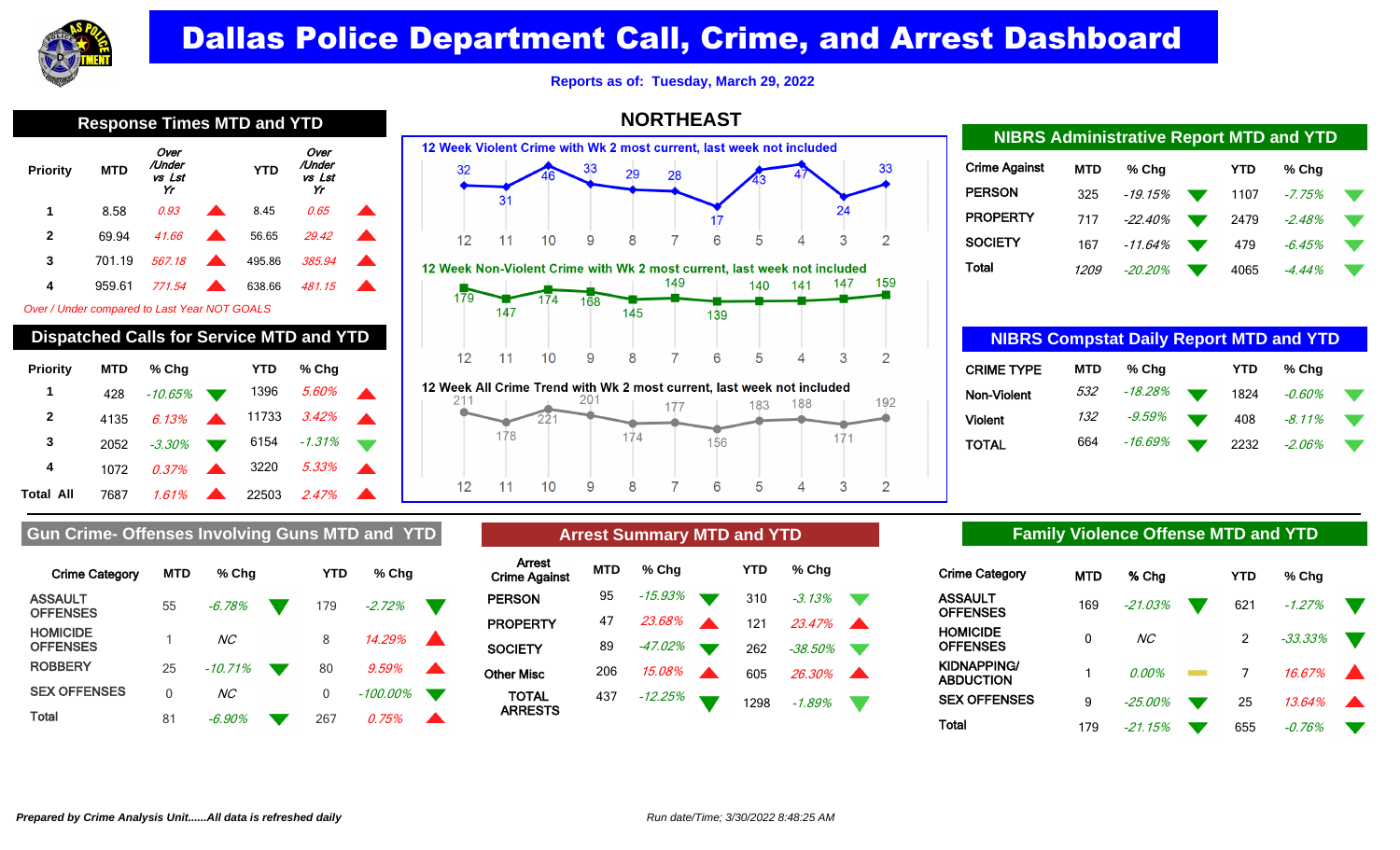

**Reports as of: Tuesday, March 29, 2022**

| <b>Response Times MTD and YTD</b>            |            |                                |  |            |                                                 |  |  |  |  |  |
|----------------------------------------------|------------|--------------------------------|--|------------|-------------------------------------------------|--|--|--|--|--|
| <b>Priority</b>                              | <b>MTD</b> | Over<br>/Under<br>vs Lst<br>Yr |  | <b>YTD</b> | Over<br>/Under<br>vs Lst<br>Yr                  |  |  |  |  |  |
| 1                                            | 8.25       | 1.22                           |  | 8.40       | 0.42                                            |  |  |  |  |  |
| $\mathbf{2}$                                 | 62.13      | 33.50                          |  | 52.62      | 22.32                                           |  |  |  |  |  |
| 3                                            | 267.52     | 150.20                         |  | 232.78     | 121.41                                          |  |  |  |  |  |
| 4                                            | 337.45     | 154.41                         |  | 291.83     | 133.40                                          |  |  |  |  |  |
| Over / Under compared to Last Year NOT GOALS |            |                                |  |            |                                                 |  |  |  |  |  |
|                                              |            |                                |  |            | <b>Dispatched Calls for Service MTD and YTD</b> |  |  |  |  |  |
| <b>Priority</b>                              | MTD        | $%$ Chg                        |  | YTD        | % Chg                                           |  |  |  |  |  |
| 1                                            | 435        | $-10.31%$                      |  | 1180       | $-13.17%$                                       |  |  |  |  |  |
| $\mathbf{2}$                                 | 3393       | $-0.18%$                       |  | 9395       | $-2.67%$                                        |  |  |  |  |  |

**SOUTHEAST**



| <b>NIBRS Administrative Report MTD and YTD</b> |            |            |  |            |           |  |  |  |  |
|------------------------------------------------|------------|------------|--|------------|-----------|--|--|--|--|
| <b>Crime Against</b>                           | <b>MTD</b> | % Cha      |  | <b>YTD</b> | % Cha     |  |  |  |  |
| <b>PERSON</b>                                  | 409        | $-7.47%$   |  | 1167       | $-10.23%$ |  |  |  |  |
| <b>PROPERTY</b>                                | 447        | $-18.58\%$ |  | 1496       | $-7.43%$  |  |  |  |  |
| <b>SOCIETY</b>                                 | 158        | $-45.52%$  |  | 474        | $-32.29%$ |  |  |  |  |
| Total                                          | 1014       | $-20.84%$  |  | 3137       | $-13.25%$ |  |  |  |  |

| <b>NIBRS Compstat Daily Report MTD and YTD</b> |            |         |  |      |           |  |  |  |  |
|------------------------------------------------|------------|---------|--|------|-----------|--|--|--|--|
| <b>CRIME TYPE</b>                              | <b>MTD</b> | % Cha   |  | YTD  | % Cha     |  |  |  |  |
| Non-Violent                                    | 304        | -16.71% |  | 1000 | $-5.84%$  |  |  |  |  |
| <b>Violent</b>                                 | 175        | 1.74%   |  | 490  | $-13.27%$ |  |  |  |  |
| TOTAL                                          | 479        | -10.80% |  | 1490 | $-8.42\%$ |  |  |  |  |

| <b>Crime Category</b>              | <b>MTD</b> | $%$ Chq       | YTD | % Cha      |  |
|------------------------------------|------------|---------------|-----|------------|--|
| <b>ASSAULT</b><br><b>OFFENSES</b>  | 102        | 4.08%         | 290 | $-6.45%$   |  |
| <b>HOMICIDE</b><br><b>OFFENSES</b> |            | -80.00%       | 8   | $-33.33\%$ |  |
| <b>ROBBERY</b>                     | 14         | <i>75.00%</i> | 42  | $-17.65%$  |  |
| <b>SEX OFFENSES</b>                | 0          | NC            | 0   | NC         |  |

**Gun Crime- Offenses Involving Guns MTD and YTD** 

**Total 117**  $5.41\%$  **340**  $-8.85\%$ 

| <b>Arrest Summary MTD and YTD</b> |            |           |  |      |           |  |  |  |  |  |
|-----------------------------------|------------|-----------|--|------|-----------|--|--|--|--|--|
| Arrest<br><b>Crime Against</b>    | <b>MTD</b> | % Chq     |  | YTD  | % Cha     |  |  |  |  |  |
| <b>PERSON</b>                     | 109        | -13.49%   |  | 286  | $-13.07%$ |  |  |  |  |  |
| <b>PROPERTY</b>                   | 23         | -56.60%   |  | 71   | $-45.38%$ |  |  |  |  |  |
| <b>SOCIETY</b>                    | 85         | -57.92%   |  | 265  | -47.52%   |  |  |  |  |  |
| <b>Other Misc</b>                 | 160        | $-22.33%$ |  | 509  | -12.69%   |  |  |  |  |  |
| <b>TOTAL</b><br><b>ARRESTS</b>    | 377        | -35.78%   |  | 1131 | -26.89%   |  |  |  |  |  |

 $\overline{7}$ 

5

 $\Delta$ 

6

3

 $\overline{2}$ 

|       |                          |     | <b>Family Violence Offense MTD and YTD</b> |            |            |                 |
|-------|--------------------------|-----|--------------------------------------------|------------|------------|-----------------|
|       | Crime Category           | MTD | % Cha                                      | <b>YTD</b> | $%$ Chg    |                 |
|       | <b>ASSAULT OFFENSES</b>  | 219 | 788%                                       | 598        | $-0.83%$   |                 |
|       | <b>HOMICIDE OFFENSES</b> | 0   | $-100.00\%$                                | 2          | 100.00%    | $\blacklozenge$ |
|       | HUMAN TRAFFICKING        | 0   | N <sub>C</sub>                             | 1          | <b>NC</b>  |                 |
|       | KIDNAPPING/<br>ABDUCTION | 1   | $-80.00%$                                  | 3          | $-57.14%$  |                 |
|       | <b>SEX OFFENSES</b>      | 7   | >100%                                      | 14         | $-33.33\%$ |                 |
| Total |                          | 227 | 708%                                       | 618        | $-2.22%$   |                 |

| red to Last Year NOT GOALS           |            |           |                          |  |
|--------------------------------------|------------|-----------|--------------------------|--|
| <b>Calls for Service MTD and YTD</b> |            |           |                          |  |
| % Cha                                | <b>YTD</b> | % Cha     | 12                       |  |
| $-10.31%$                            | 1180       | -13.17%   | <b>12 Week All Crime</b> |  |
| -0.18%                               | 9395       | $-2.67\%$ |                          |  |

 $12$ 

 $11$ 

 $10$ 

9

8

**Total All** 6625 0.03% **18388** -0.99%

**3** 1706 -0.06% 4864 2.14% **4** 1091 5.72% 2949 5.43%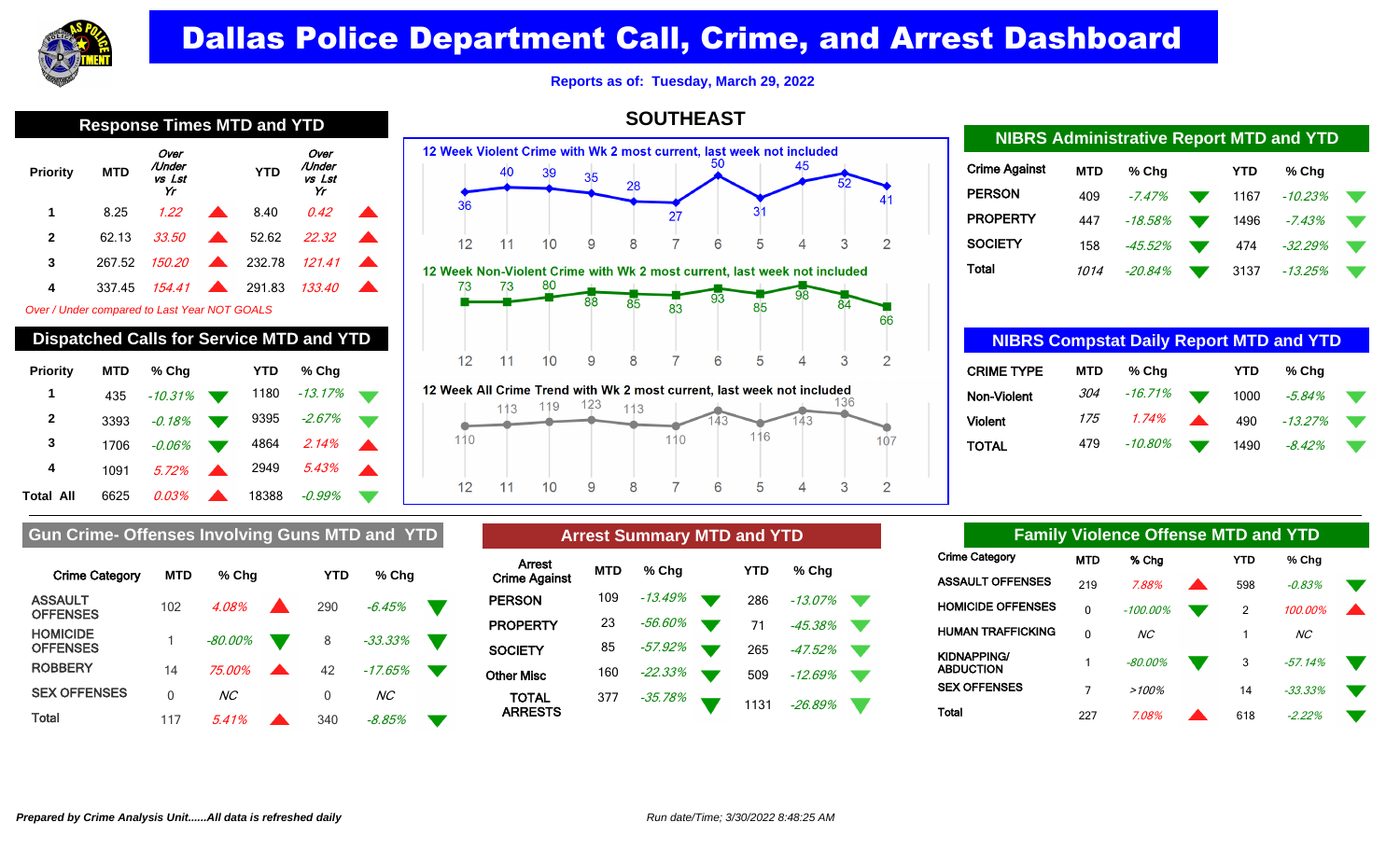

**Reports as of: Tuesday, March 29, 2022**

**SOUTHWEST**

| <b>Response Times MTD and YTD</b> |            |                                |                  |            |                                |  |  |  |  |  |  |
|-----------------------------------|------------|--------------------------------|------------------|------------|--------------------------------|--|--|--|--|--|--|
| Priority                          | <b>MTD</b> | Over<br>/Under<br>vs Lst<br>Yr |                  | <b>YTD</b> | Over<br>/Under<br>vs Lst<br>Yr |  |  |  |  |  |  |
| 1                                 | 8.54       | 1.27                           |                  | 8.50       | 1.14                           |  |  |  |  |  |  |
| $\mathbf{2}$                      | 38.90      | 17.73                          |                  | 37.54      | 15.98                          |  |  |  |  |  |  |
| 3                                 | 146.40     | 80.75                          | $\blacktriangle$ | 142.53     | 75.50                          |  |  |  |  |  |  |
| 4                                 | 198.60     | 96.39                          |                  | 180.64     | 83.43                          |  |  |  |  |  |  |
|                                   |            |                                |                  |            |                                |  |  |  |  |  |  |

Over / Under compared to Last Year NOT GOALS

| <b>Dispatched Calls for Service MTD and YTD</b> |            |           |  |       |       |  |  |  |  |  |  |
|-------------------------------------------------|------------|-----------|--|-------|-------|--|--|--|--|--|--|
| Priority                                        | <b>MTD</b> | % Cha     |  | YTD   | % Cha |  |  |  |  |  |  |
| 1                                               | 415        | $-0.95%$  |  | 1210  | 4.40% |  |  |  |  |  |  |
| $\mathbf{2}$                                    | 3404       | $-1.90\%$ |  | 9768  | 0.04% |  |  |  |  |  |  |
| 3                                               | 1904       | 2.53%     |  | 5581  | 4.01% |  |  |  |  |  |  |
| 4                                               | 1159       | 4.32%     |  | 3358  | 3.48% |  |  |  |  |  |  |
| Total All                                       | 6882       | 0.36%     |  | 19917 | 1.96% |  |  |  |  |  |  |







12 Week All Crime Trend with Wk 2 most current, last week not included 164 164 169 158 163 160 160 160 154 151  $125$ 8 5  $12$ 3  $\overline{2}$  $11$  $10$ 9 6  $\Delta$ 

| <b>NIBRS Administrative Report MTD and YTD</b> |            |            |           |            |           |  |  |  |  |  |  |
|------------------------------------------------|------------|------------|-----------|------------|-----------|--|--|--|--|--|--|
| Crime Against                                  | <b>MTD</b> | $%$ Chq    |           | <b>YTD</b> | % Cha     |  |  |  |  |  |  |
| PERSON                                         | 298        | $-28.37%$  |           | 1004       | $-12.31%$ |  |  |  |  |  |  |
| PROPERTY                                       | 593        | -12.54%    | $\bullet$ | 2124       | 1.63%     |  |  |  |  |  |  |
| SOCIETY                                        | 130        | $-32.64\%$ |           | 503        | 8.17%     |  |  |  |  |  |  |
| Total                                          | 1021       | $-20.67\%$ |           | 3631       | -1.86%    |  |  |  |  |  |  |

| <b>NIBRS Compstat Daily Report MTD and YTD</b> |            |         |  |            |          |  |  |  |  |  |
|------------------------------------------------|------------|---------|--|------------|----------|--|--|--|--|--|
| <b>CRIME TYPE</b>                              | <b>MTD</b> | $%$ Chq |  | <b>YTD</b> | $%$ Chq  |  |  |  |  |  |
| Non-Violent                                    | <i>460</i> | -0.65%  |  | 1559       | 4.77%    |  |  |  |  |  |
| <b>Violent</b>                                 | <i>120</i> | -20.00% |  | 351        | -21.65%  |  |  |  |  |  |
| TOTAL                                          | 580        | -5.38%  |  | 1910       | $-1.34%$ |  |  |  |  |  |

### Gun Crime- Offenses Involving Guns MTD and YTD **Arrest Summary MTD and YTD Family Violence Offense MTD and YTD**

| <b>Crime Category</b>              | <b>MTD</b>     | % Cha          | YTD | % Chq          |  |
|------------------------------------|----------------|----------------|-----|----------------|--|
| <b>ASSAULT</b><br><b>OFFENSES</b>  | 59             | $-32.18%$      | 181 | -16.20%        |  |
| <b>HOMICIDE</b><br><b>OFFENSES</b> | $\mathfrak{D}$ | $0.00\%$       | 6   | $-14.29%$      |  |
| <b>ROBBERY</b>                     | 15             | 87.50%         | 58  | 3.57%          |  |
| <b>SEX OFFENSES</b>                | U              | NC <sub></sub> | 0   | NC <sub></sub> |  |
| Total                              | 76             | -21.65%        | 245 | -12.19%        |  |

|                                |     | <b>Arrest Summary MTD and YTD</b> |            |       |
|--------------------------------|-----|-----------------------------------|------------|-------|
| Arrest<br><b>Crime Against</b> | MTD | % Cha                             | <b>YTD</b> | % Cha |

| <b>Crime Against</b>           | IVI I LA | 70 UH      |                |     | $70$ UIIV     |  |
|--------------------------------|----------|------------|----------------|-----|---------------|--|
| <b>PERSON</b>                  | 79       | $-10.23\%$ | $\blacksquare$ | 248 | -9.49%        |  |
| <b>PROPERTY</b>                | 33       | -25.00%    |                | 105 | $-17.32\%$    |  |
| <b>SOCIETY</b>                 | 83       | $-52.57\%$ |                |     | 273 - 35.46%  |  |
| Other Misc                     | 155      | -10.40%    |                | 497 | $2.69\%$      |  |
| <b>TOTAL</b><br><b>ARRESTS</b> | 350      | $-27.08\%$ |                |     | 1123 - 14.14% |  |

| Crime Category           | <b>MTD</b> | % Cha          | YTD | % Chq       |  |
|--------------------------|------------|----------------|-----|-------------|--|
| ASSAULT<br>OFFENSES      | 153        | $-26.79%$      | 546 | $-9.00\%$   |  |
| HOMICIDE<br>OFFENSES     | 0          | NC <sub></sub> |     | NC.         |  |
| KIDNAPPING/<br>ABDUCTION | 0          | $-100.00\%$    | 0   | $-100.00\%$ |  |
| <b>SEX OFFENSES</b>      | 6          | $-45.45%$      | 13  | $-40.91%$   |  |
| Total                    | 159        | $-29.02\%$     | 560 | -10.83%     |  |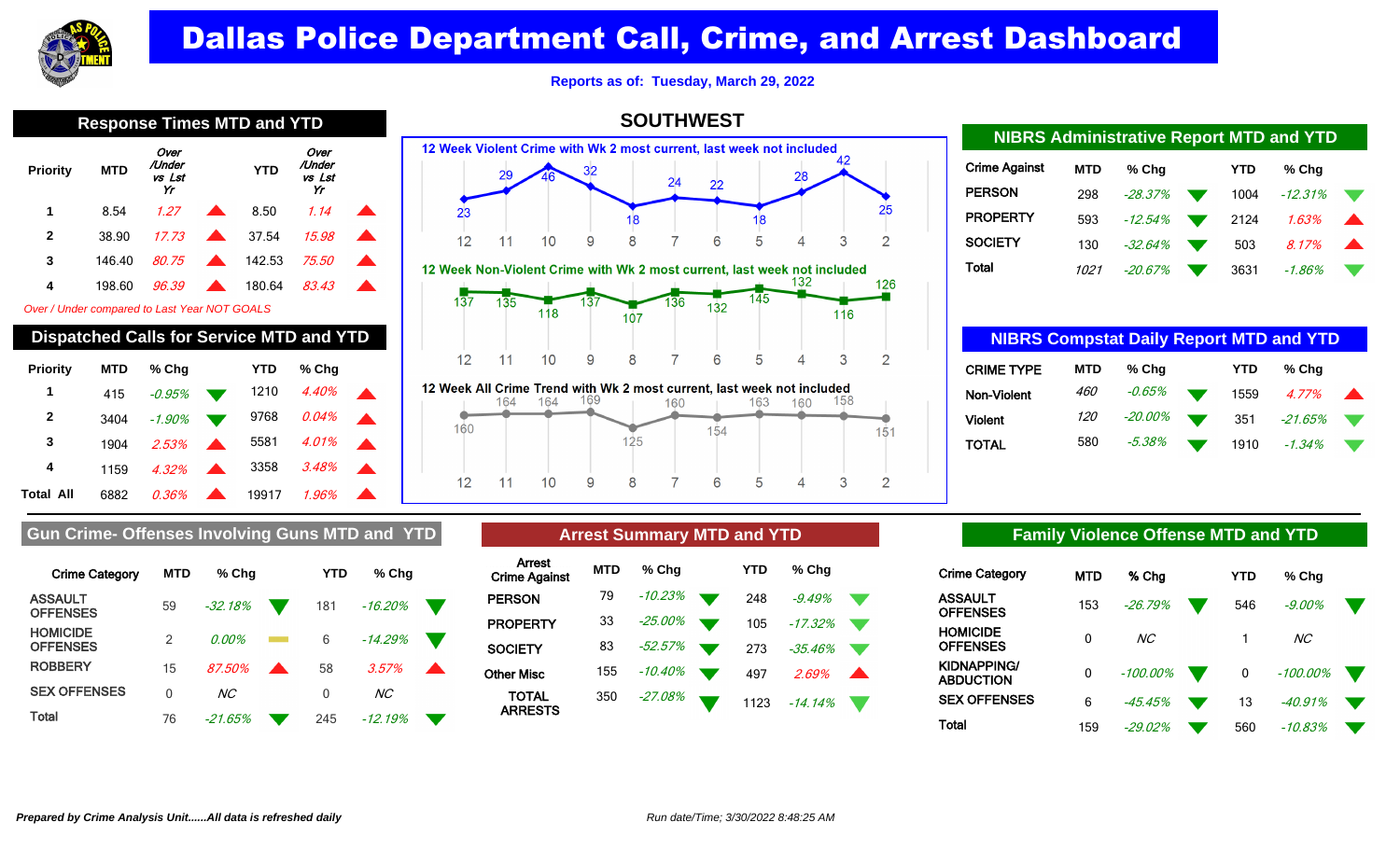

**Reports as of: Tuesday, March 29, 2022**

**NORTHWEST**

| <b>Response Times MTD and YTD</b>            |            |                                                 |  |            |                                |  |  |  |  |  |  |
|----------------------------------------------|------------|-------------------------------------------------|--|------------|--------------------------------|--|--|--|--|--|--|
| <b>Priority</b>                              | <b>MTD</b> | Over<br>/Under<br>vs Lst<br>Yr                  |  | <b>YTD</b> | Over<br>/Under<br>vs Lst<br>Yr |  |  |  |  |  |  |
| 1                                            | 8.67       | 1.44                                            |  | 8.55       | 1.09                           |  |  |  |  |  |  |
| $\mathbf{2}$                                 | 34.19      | 8.65                                            |  | 35.92      | 11.84                          |  |  |  |  |  |  |
| 3                                            | 123.02     | 49.22                                           |  | 126.50     | <i>53.80</i>                   |  |  |  |  |  |  |
| 4                                            | 218.59     | 106.52                                          |  | 205.40     | 104.30                         |  |  |  |  |  |  |
| Over / Under compared to Last Year NOT GOALS |            |                                                 |  |            |                                |  |  |  |  |  |  |
|                                              |            | <b>Dispatched Calls for Service MTD and YTD</b> |  |            |                                |  |  |  |  |  |  |
| Priority                                     | MTD        | % Chg                                           |  | YTD        | % Chg                          |  |  |  |  |  |  |
| 1                                            | 362        | 9.04%                                           |  | 1031       | 8.30%                          |  |  |  |  |  |  |
| $\mathbf{2}$                                 | 3034       | 3.34%                                           |  | 8610       | 4.11%                          |  |  |  |  |  |  |
| 3                                            |            |                                                 |  |            |                                |  |  |  |  |  |  |
|                                              | 1911       | 2.30%                                           |  | 5767       | 4.47%                          |  |  |  |  |  |  |



|     |    |   |    |     | Treewith Stand Hend Man Man Line and Councily Mot Moon Hot Monday |     |     |  |
|-----|----|---|----|-----|-------------------------------------------------------------------|-----|-----|--|
|     |    |   |    | 160 |                                                                   | 168 | 155 |  |
| '95 |    |   |    |     |                                                                   |     |     |  |
|     |    |   |    |     | 158                                                               |     |     |  |
|     |    |   | 18 |     |                                                                   |     |     |  |
|     |    |   |    |     |                                                                   |     |     |  |
|     |    |   |    |     |                                                                   |     |     |  |
| 12  | 10 | 9 |    |     | 6                                                                 |     |     |  |
|     |    |   |    |     |                                                                   |     |     |  |

| <b>NIBRS Administrative Report MTD and YTD</b> |            |           |      |           |  |
|------------------------------------------------|------------|-----------|------|-----------|--|
| <b>Crime Against</b>                           | <b>MTD</b> | % Cha     | YTD  | $%$ Chq   |  |
| <b>PERSON</b>                                  | 211        | $-9.83%$  | 696  | 5.14%     |  |
| <b>PROPERTY</b>                                | 636        | $-14.29%$ | 2258 | $-5.88\%$ |  |
| <b>SOCIETY</b>                                 | 146        | $-19.34%$ | 448  | $-6.86\%$ |  |
| Total                                          | 993        | -14.17%   | 3402 | -3.95%    |  |

| <b>NIBRS Compstat Daily Report MTD and YTD</b> |            |         |      |           |    |
|------------------------------------------------|------------|---------|------|-----------|----|
| <b>CRIME TYPE</b>                              | <b>MTD</b> | % Cha   | YTD  | % Cha     |    |
| <b>Non-Violent</b>                             | 461        | -18.69% | 1714 | $-7.10\%$ |    |
| <b>Violent</b>                                 | 81         | -16.49% | 249  | -10.75%   | v. |
| TOTAL                                          | 542        | -18.37% | 1963 | -7.58%    |    |

### Gun Crime- Offenses Involving Guns MTD and YTD **Arrest Summary MTD and YTD Family Violence Offense MTD and YTD**

Total All 6268 4.12% **18293 6.02%** 

| <b>Crime Category</b>              | <b>MTD</b> | % Chq       |                  | YTD | % Chq      |  |
|------------------------------------|------------|-------------|------------------|-----|------------|--|
| <b>ASSAULT</b><br><b>OFFENSES</b>  | 24         | $-29.41%$   |                  | 81  | $-11.96\%$ |  |
| <b>HOMICIDE</b><br><b>OFFENSES</b> | 0          | $-100.00\%$ |                  | 3   | 0.00%      |  |
| <b>ROBBERY</b>                     | 20         | 25,00%      | $\blacktriangle$ | 53  | 1.92%      |  |
| <b>SEX OFFENSES</b>                | 0          | $-100.00\%$ |                  | 2   | $-33.33%$  |  |
| Total                              | 44         | -20.00%     |                  | 139 | $-7.33\%$  |  |

|                                |            | <b>Arrest Summary MTD and YTD</b> |            |                 |  |
|--------------------------------|------------|-----------------------------------|------------|-----------------|--|
| Arrest<br><b>Crime Against</b> | <b>MTD</b> | % Cha                             | <b>YTD</b> | % Chq           |  |
| <b>PERSON</b>                  | 60 -       | $33.33\%$                         | 167        | $18.44\%$       |  |
| <b>PROPERTY</b>                | 27         | -38.64% `                         |            | $115 - 15.44\%$ |  |

435 -6.65% 1199 -8.75%

**SOCIETY** 154 -25.96% 378 -30.51% Other Misc 194 14.79% 639 9.33%

TOTAL ARRESTS

| <b>Crime Category</b>                  | <b>MTD</b> | % Chg     | YTD | % Cha    |  |
|----------------------------------------|------------|-----------|-----|----------|--|
| <b>ASSAULT</b><br><b>OFFENSES</b>      | 90         | $-1.10\%$ | 315 | 17.98%   |  |
| <b>KIDNAPPING/</b><br><b>ABDUCTION</b> | 3          | NC.       | 5   | $>100\%$ |  |
| <b>SEX OFFENSES</b>                    | 3          | 0.00%     | 9   | 50.00%   |  |
| Total                                  | 96         | 2.13%     | 329 | 20.07%   |  |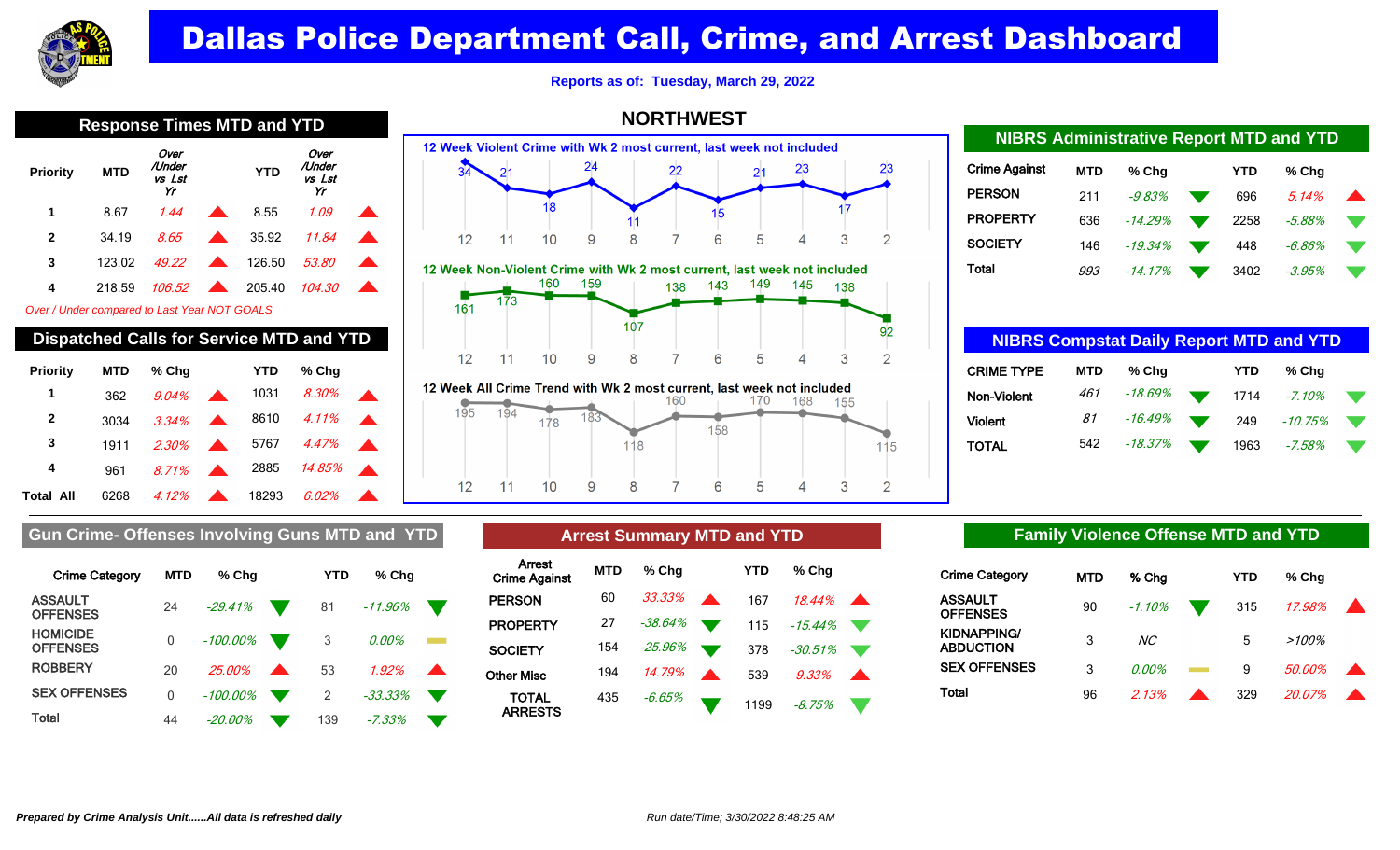

**Reports as of: Tuesday, March 29, 2022**

|                                              | <b>Response Times MTD and YTD</b> |                                |            |                                |  |
|----------------------------------------------|-----------------------------------|--------------------------------|------------|--------------------------------|--|
| <b>Priority</b>                              | <b>MTD</b>                        | Over<br>/Under<br>vs Lst<br>Yr | <b>YTD</b> | Over<br>/Under<br>vs Lst<br>Yr |  |
| 1                                            | 8.04                              | 0.22                           | 8.12       | -0.05                          |  |
| $\mathbf{2}$                                 | 28.93                             | 2.53                           | 26.13      | 2.14                           |  |
| 3                                            | 68.49                             | $-19.46$                       | 59.34      | -7.83                          |  |
| 4                                            | 105.44                            | -14.86                         | 87.29      | -0.53                          |  |
| Over / Under compared to Last Year NOT GOALS |                                   |                                |            |                                |  |
|                                              |                                   |                                |            |                                |  |

|           |            | <b>Dispatched Calls for Service MTD and YTD</b> |            |        |  |
|-----------|------------|-------------------------------------------------|------------|--------|--|
| Priority  | <b>MTD</b> | % Cha                                           | <b>YTD</b> | % Cha  |  |
| 1         | 293        | 14.01%                                          | 829        | 13.87% |  |
| 2         | 2271       | -0.83%                                          | 6859       | 1.43%  |  |
| 3         | 1441       | 6.27%                                           | 4287       | 4.48%  |  |
| 4         | 890        | $23.61\%$                                       | 2786       | 23.82% |  |
| Total All | 4895       | 5.88%                                           | 14761      | 6.63%  |  |



8

9

### **NORTH CENTRAL**

## Crime Against **MTD % Chg YTD % Chg PERSON** 200 -8.68% 691 5.82% **PROPERTY** 433 - 29.59% 1698 - 7.01% **SOCIETY** 64 - 12.33% 192 23.08% Total 697 -23.15% 2581 -2.05% **NIBRS Administrative Report MTD and YTD**

| <b>NIBRS Compstat Daily Report MTD and YTD</b> |            |         |            |           |  |
|------------------------------------------------|------------|---------|------------|-----------|--|
| <b>CRIME TYPE</b>                              | <b>MTD</b> | % Chq   | <b>YTD</b> | % Cha     |  |
| Non-Violent                                    | 337        | -27.53% | 1317       | $-8.09\%$ |  |
| <b>Violent</b>                                 | 62         | -15.07% | 215        | 8.04%     |  |
| TOTAL                                          | 399        | -25.84% | 1532       | $-6.13%$  |  |

### Gun Crime- Offenses Involving Guns MTD and YTD **Arrest Summary MTD and YTD Family Violence Offense MTD and YTD**

| <b>Crime Category</b>              | <b>MTD</b> | % Chq          | YTD | % Chq    |  |
|------------------------------------|------------|----------------|-----|----------|--|
| <b>ASSAULT</b><br><b>OFFENSES</b>  | 29         | 38.10%         | 108 | 77.05%   |  |
| <b>HOMICIDE</b><br><b>OFFENSES</b> |            | NC <sub></sub> | 4   | $>100\%$ |  |
| <b>ROBBERY</b>                     | 7          | $-46.15%$      | 25  | -39.02%  |  |
| <b>SEX OFFENSES</b>                | 0          | ΝC             | 0   | -100.00% |  |
| Total                              | 37         | 8.82%          | 137 | 31 73%   |  |

|                                       |            | <b>Arrest Summary MTD and YTD</b> |            |            |  |
|---------------------------------------|------------|-----------------------------------|------------|------------|--|
| <b>Arrest</b><br><b>Crime Against</b> | <b>MTD</b> | % Cha                             | <b>YTD</b> | % Cha      |  |
| <b>PERSON</b>                         | 56         | $-11.11\%$                        | 171        | $0.00\%$   |  |
| <b>PROPERTY</b>                       | 18         | -33.33%                           | 47         | $-36.49%$  |  |
| <b>SOCIETY</b>                        | 33         | -58.23%                           | 109        | -38.42%    |  |
| Other Misc                            | 114        | 42.50%                            | 320        | $.33.33\%$ |  |
|                                       |            |                                   |            |            |  |

 $\overline{7}$ 

6

<sup>221</sup> -11.24% <sup>647</sup> -2.27%

TOTAL ARRESTS

 $12$ 

 $11$ 

 $10$ 

| <b>Crime Category</b>    | MTD | % Cha          | YTD           | % Chq          |  |
|--------------------------|-----|----------------|---------------|----------------|--|
| ASSAULT<br>OFFENSES      | 114 | 1.79%          | 377           | 1.89%          |  |
| HOMICIDE<br>OFFENSES     |     | NC <sub></sub> | $\mathcal{P}$ | NC <sub></sub> |  |
| KIDNAPPING/<br>ABDUCTION | 0   | $-100.00\%$    | 3             | 50.00%         |  |
| <b>SEX OFFENSES</b>      | 8   | $-11.11\%$     | 15            | $-6.25%$       |  |
| Total                    | 123 | 0.82%          | 397           | 2.32%          |  |

5

 $\overline{4}$ 

3

 $\overline{2}$